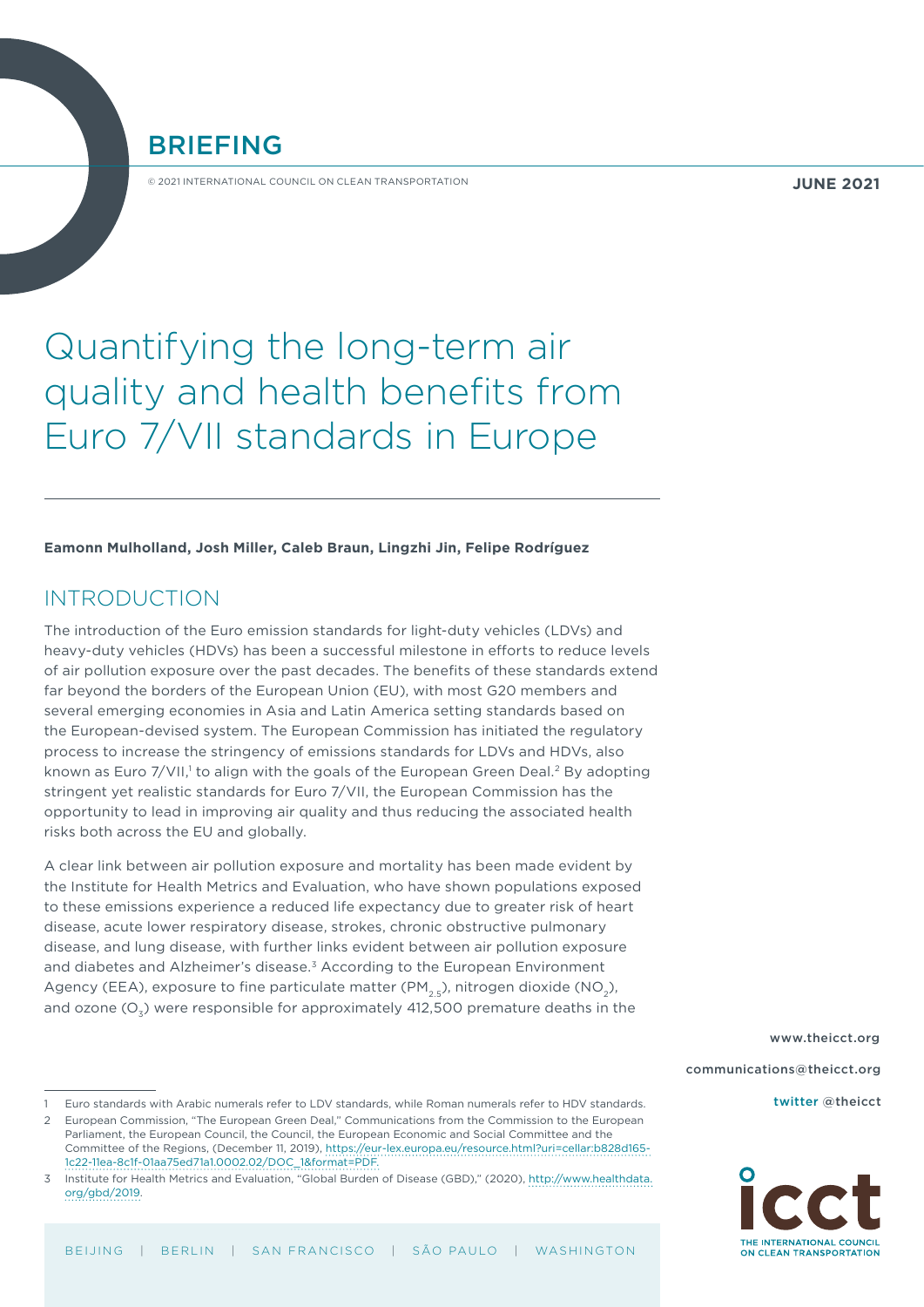27 EU Member States (hereafter, EU-27) in 2018.4 An Institute for Health Metrics and Evaluation study corroborates this magnitude of air pollution attributable premature deaths, finding that ambient  $PM_{2.5}$  and ozone accounted for 127,000 to 227,000 premature deaths in the EU-27 in 2019.5 Furthermore, a study by the ICCT attributed 215,380 premature deaths in the EU-27 in 2015 to ambient PM<sub>25</sub> and O<sub>2</sub>, finding that on-road vehicles were responsible for 67% of the burden.<sup>6</sup>

Urban populations are particularly at risk. In 2018, the percentage of the EU's urban population exposed to levels of  $PM_{2.5}$  above the guidelines outlined by World Health Organization stood at 74%, with a corresponding value of 4% for NO<sub>2</sub> and 99% for O<sub>3</sub>.<sup>7</sup> The contribution of transport air pollution is of particular concern, as the majority of urban populations live in close proximity to roads and, according to Health Effects Institute, the greatest indicator of exposure to traffic-related pollution is proximity to a roadway.8 The transport sector was responsible for around 10% of total direct PM emissions and 39% of NO<sub>v</sub> emissions in 2018, the latter of which is a precursor to both  $PM_{2.5}$  and  $O_3.^9$ 

It is important to note that while both the European Union and the World Health Organization establish recommended air quality limits, there is compelling scientific evidence that a threshold for such limits is not justified as they do not guarantee a safe level of exposure, and negative health effects have been linked to air pollutant concentrations below the recommended limits of PM $_{\textrm{2.5^{\prime}}}$  NO $_{\textrm{2^{\prime}}}$  and O $_{\textrm{3.}}$   $^{\textrm{10}}$ 

As a means of alleviating these health risks, pollutant emission standards for vehicles were first introduced in Europe in 1970, transforming into the Euro standards in 1992. The setting of these emission standards has corresponded with a significant decrease in transport-related emissions, despite a concurrent overall rise in transport activity (see Figure 1).

<sup>4</sup> European Environment Agency, "Air Quality in Europe – 2020 report," (EEA Report No 09/2020, 2020), <https://www.eea.europa.eu/publications/air-quality-in-europe-2020-report>.

<sup>5</sup> Christopher Murray, et al., "Global burden of 87 risk factors in 204 countries and territories, 1990–2019: a systematic analysis for the Global Burden of Disease Study 2019," The Lancet, (2020), 396:1223-1249, [https://doi.org/10.1016/S0140-6736\(20\)30752-2](https://doi.org/10.1016/S0140-6736(20)30752-2).

<sup>6</sup> Susan Anenberg, [Joshua Miller,](mailto:josh@theicct.org) Daven Henze, and Ray Minjares, *A global snapshot of the air pollution-related health impacts of transportation sector emissions in 2010 and 2015*, (ICCT: Washington, DC, 2019), [https://theicct.org/publications/health-impacts-transport-emissions-2010-2015.](https://theicct.org/publications/health-impacts-transport-emissions-2010-2015)

<sup>7</sup> European Environment Agency, "Air Quality in Europe – 2020 report."

<sup>8</sup> Health Effects Institute, "Traffic-Related Air Pollution: A Critical Review of the Literature on Emissions, Exposure, and Health Effects," (Special Report 17 2010), [https://www.healtheffects.org/system/files/](https://www.healtheffects.org/system/files/SR17TrafficReview.pdf) [SR17TrafficReview.pdf](https://www.healtheffects.org/system/files/SR17TrafficReview.pdf).

<sup>9</sup> European Environment Agency, "European Union emission inventory report 1990-2018 under the UNECE Convention on Long- range Transboundary Air Pollution (LRTAP)," (EEA Report No 5/2020 2020), <https://www.eea.europa.eu/publications/european-union-emission-inventory-report-1990-2018>; European Environment Agency, "Annual European Union greenhouse gas inventory 1990-2018 and inventory report 2020," (Submission to the UNFCCC Secretariat, 2020), [https://www.eea.europa.eu//publications/european](https://www.eea.europa.eu//publications/european-union-greenhouse-gas-inventory-2020)[union-greenhouse-gas-inventory-2020](https://www.eea.europa.eu//publications/european-union-greenhouse-gas-inventory-2020).

<sup>10</sup> See Qian Di, et al., "Air pollution and mortality in the Medicare population," New England Journal of Medicine, (2017) 376:2513-2522,<https://www.nejm.org/doi/full/10.1056/nejmoa1702747>; Liuhua Shi, et al., "Long-term effects of PM2·5 on neurological disorders in the American Medicare population: a longitudinal cohort study," The Lancet Planetary Health, 4(12): E557-E565, [https://www.thelancet.com/journals/lanplh/article/PIIS2542-](https://www.thelancet.com/journals/lanplh/article/PIIS2542-5196(20)30227-8/fulltext# ) [5196\(20\)30227-8/fulltext#%20](https://www.thelancet.com/journals/lanplh/article/PIIS2542-5196(20)30227-8/fulltext# ); Qian Di, et al., "Association of Short-term Exposure to Air Pollution With Mortality in Older Adults," American Medical Association Journal, (2017), [https://jamanetwork.com/journals/](https://jamanetwork.com/journals/jama/article-abstract/2667069) [jama/article-abstract/2667069;](https://jamanetwork.com/journals/jama/article-abstract/2667069) Pattanun Achakulwisut, "Global, national, and urban burdens of paediatric asthma incidence attributable to ambient NO2 pollution: estimates from global datasets," The Lancet Planetary Health, 3(4): E166-E178 [https://www.thelancet.com/article/S2542-5196\(19\)30046-4/fulltext#%20](https://www.thelancet.com/article/S2542-5196(19)30046-4/fulltext# ); and Karl M Seltzer, et al., "Measurement-based assessment of health burdens from long-term ozone exposure in the United States, Europe, and China," Environmental Research Letters, 13(10), [https://iopscience.iop.org/](https://iopscience.iop.org/article/10.1088/1748-9326/aae29d) [article/10.1088/1748-9326/aae29d.](https://iopscience.iop.org/article/10.1088/1748-9326/aae29d)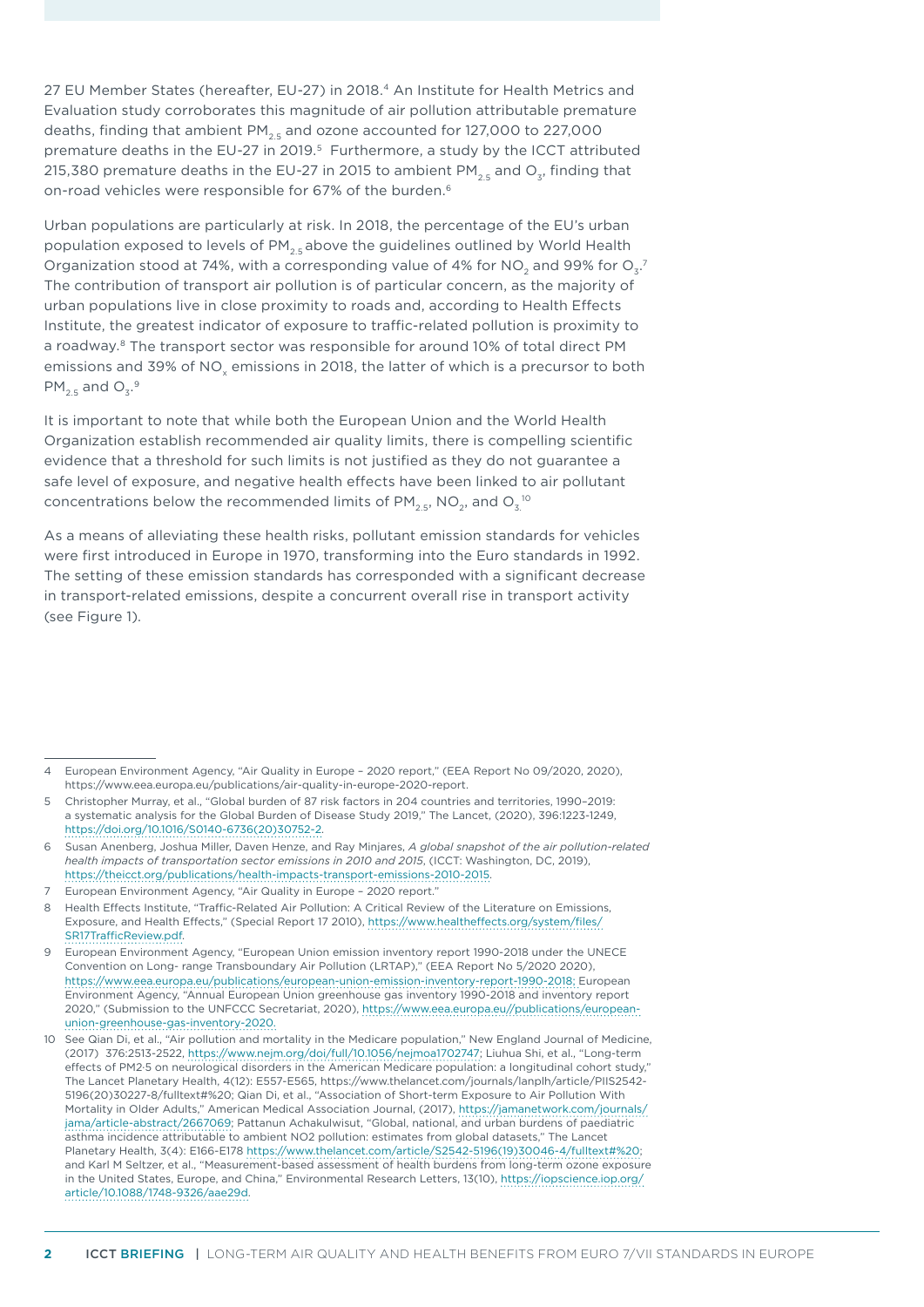

**Figure 1.** Transport-related emissions and implementation year of Euro Standards. Emissions data obtained from European Environment Agency, *Data on emissions of air pollutants submitted to the LRTAP Convention*, (July 23, 2020, [https://www.eea.europa.eu/data-and-maps/data/](https://www.eea.europa.eu/data-and-maps/data/national-emissions-reported-to-the-convention-on-long-range-transboundary-air-pollution-lrtap-convention-14) [national-emissions-reported-to-the-convention-on-long-range-transboundary-air-pollution-lrtap](https://www.eea.europa.eu/data-and-maps/data/national-emissions-reported-to-the-convention-on-long-range-transboundary-air-pollution-lrtap-convention-14)[convention-14](https://www.eea.europa.eu/data-and-maps/data/national-emissions-reported-to-the-convention-on-long-range-transboundary-air-pollution-lrtap-convention-14).

As outlined by the European Green Deal, the European Commission aims to accelerate the shift to sustainable and smart mobility by ensuring transport becomes significantly less polluting, especially in urban settings. Also falling under the European Green Deal, the Zero Pollution Action plan aims to reduce air pollution deaths by 55% by 2030, and to reduce air pollution deaths to levels no longer considered harmful to human health by 2050.<sup>11</sup> In this light, the regulatory process for implementing the Euro 7/VII emission standards was launched by the European Commission in 2019. While the details of these standards have yet to be finalized, the Commission's consultants have put forward several scenarios that are expected to guide the development of the regulatory proposal, which is expected to be adopted in the final quarter of 2021.

This briefing paper quantifies the long-term pollution reductions and the corresponding health benefits from the implementation of ambitious, yet feasible, Euro 7/VII emission standards for LDVs and HDVs. In addition, we determine the additional benefits of high zero-emission vehicle (ZEV) uptake under both the current standards and Euro 7/ VII. We exclusively focus on NO<sub>v</sub> emissions given that PM emissions have been largely addressed by filter-based emission control systems used to comply with the current standards and that the current emissions of other pollutants that are precursors to PM<sub>2.5</sub>, such as ammonia, are not well understood. Because our analysis does not consider tailpipe emission reductions from these other pollutants, our estimates of the air quality and health benefits of Euro 7/VII under this study are conservative.

## SCENARIO OVERVIEW

In this analysis we consider four regulatory and market scenarios. We first present the expected impact of the continued roll out of the latest implementation of current Euro 6/VI standards across the entire EU-27 vehicle fleet. We then assess the impact of the implementation of the Euro 7/VII standards from 2027 onward. Finally, we assess the

<sup>11</sup> European Commission, "Pathway to a Healthy Planet for All EU Action Plan: 'Towards Zero Pollution for Air, Water and Soil'", Communication from the Commission to the European Parliament, the Council, the European Economic and Social Committee and the Committee of the Regions, (May 5, 2021), [https://ec.europa.eu/](https://ec.europa.eu/environment/pdf/zero-pollution-action-plan/communication_en.pdf) [environment/pdf/zero-pollution-action-plan/communication\\_en.pdf](https://ec.europa.eu/environment/pdf/zero-pollution-action-plan/communication_en.pdf)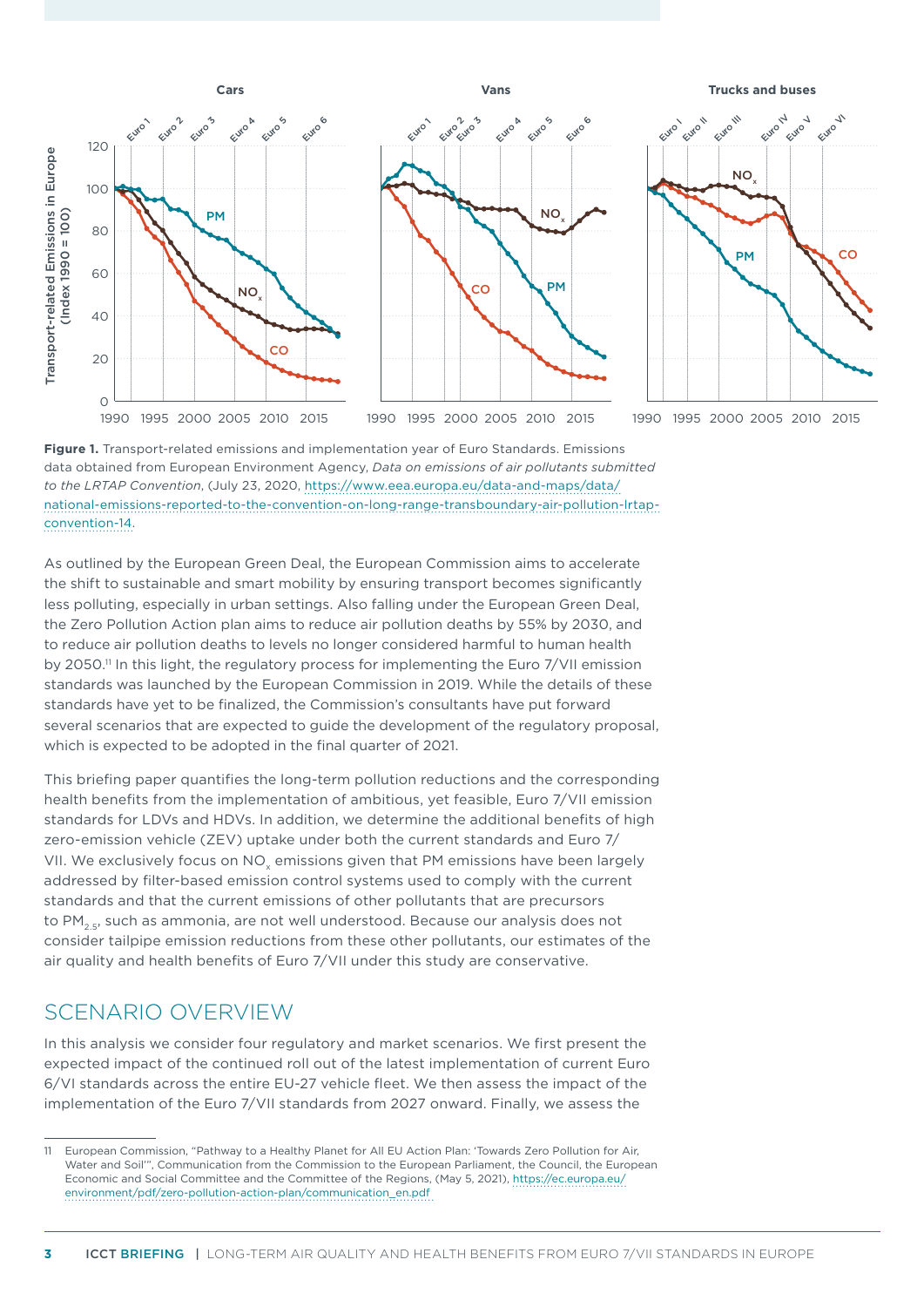benefits of a high rate of ZEV uptake—100% of new LDVs are ZEVs in 2035, and 100% of HDVs are ZEV in 2045—to estimate the health benefits with and without Euro 7/VII implementation. This section introduces our assumptions of the adopted policies under Euro 6/VI, the stringency of the Euro 7/VII scenario that was modeled, and the details underlying the ZEV uptake.

### **ADOPTED POLICIES: EURO 6/VI STANDARDS**

Euro 6/VI standards for LDVs and HDVs, which defined specific standards for passenger cars, vans, trucks, and buses, were first introduced under Regulation 715/2007 and Regulation 595/2009.<sup>12</sup> To address limitations of Euro 6/VI standards related to deviations in NO $_{\sf x}$  emissions between laboratory tests and real-world operation, the Commission amended the standards—with a focus on modifying the test procedures—through several implementing acts. This created a stepped approach, whereby the different implementation steps of the standards are identified by specific suffixes (e.g., Euro 6d for LDVs, Euro VI-D for HDVs).

For LDVs, laboratory testing was the sole type-approval requirement up to Euro 6c, under the World Harmonized Light Vehicles Test Procedure. Under Euro 6d, the test procedures were amended to include real driving emissions through on-road testing. The real driving emissions amendments introduced the concept of a conformity factor allowing for the exceedance of the Euro 6 emission limits during on-road testing. As a temporary measurement for Euro 6d-TEMP, this conformity factor was initially set at 2.1 for NO $_{\sf x}$  emissions. The Euro 6d final standards reduced the conformity factor further to 1.43.

The NO $_\mathrm{x}$  emission factors used in this analysis for Euro 6c are informed by the *European Monitoring and Evaluation Programme* (EMEP)<sup>13</sup> and the *Handbook Emission Factors for Road Transport* (HBEFA).14 For Euro 6d-TEMP, the emission factors are determined from remote sensing data, which provided estimates of 110mg/km and 66mg/km for diesel and gasoline passenger cars, respectively.15 The emission standards of Euro 6d—in its final implementation—are estimated from the available Euro 6d-TEMP emission factors and the ratio of the respective conformity factors, resulting in values of 75mg/km and 45mg/km for diesel and gasoline passenger cars, respectively. Remote sensing data was also used to estimate a  $NO<sub>x</sub>$ emission factor for vans, which were found to have about 1.5 times higher emissions than their passenger car counterparts.

The HDV regulation, Euro VI, includes provisions for on-road tests from its first implementation step. Still, several amendments have taken place to extend the scope of such tests to better capture urban operation. For example, in the transition from Euro VI-C to Euro VI-D, the average engine power requirements during testing were reduced, capturing an additional portion of urban low-load operation. Similarly, the upcoming transition to Euro VI-E aims to capture a larger portion of cold-start operation.

<sup>12</sup> European Union, "Regulation (EC) No. 715/2007 of the European Parliament and of the Council of June 20, 2007 on the type approval of motor vehicles with regard to emissions from light passenger cars and commercial vehicles (Euro 5 and Euro 6) and on access to repair and maintenance information for Vehicles," Official Journal of the European Union L 173 (June 20, 2007), [https://eur-lex.europa.eu/legal-content/DE/](https://eur-lex.europa.eu/legal-content/DE/TXT/?uri=celex%3A32007R0715) [TXT/?uri=celex%3A32007R0715;](https://eur-lex.europa.eu/legal-content/DE/TXT/?uri=celex%3A32007R0715) European Union, "Regulation (EU) 595/2009 of the European Parliament and of the Council of 18 June 2009 on type-approval of motor vehicles and engines with respect to emissions from heavy duty vehicles (Euro VI) and on access to vehicle repair and maintenance information and amending Regulation (EC) No 715/2007 and Directive 2007/46/EC and repealing Directives 80/1269/EEC, 2005/55/EC and 2005/78/EC," Official Journal of the European Union L 173 (June 18, 2009), [https://eur-lex.europa.eu/eli/](https://eur-lex.europa.eu/eli/reg/2009/595/oj) [reg/2009/595/oj](https://eur-lex.europa.eu/eli/reg/2009/595/oj)

<sup>13</sup> European Monitoring and Evaluation Programme, Emissions database, [https://www.ceip.at/webdab-emission](https://www.ceip.at/webdab-emission-database)[database](https://www.ceip.at/webdab-emission-database)

<sup>14</sup> Handbook Emission Factors for Road Transport, database application, [www.hbefa.net/e/index.html](http://www.hbefa.net/e/index.html)

<sup>15</sup> Yoann Bernard, Uwe Tietge, Izabela Pniewska, *Remote sensing of motor vehicle emissions in Krakow*, (ICCT: Washington, DC, 2020), <https://theicct.org/publications/remote-sensing-krakow-sept2020>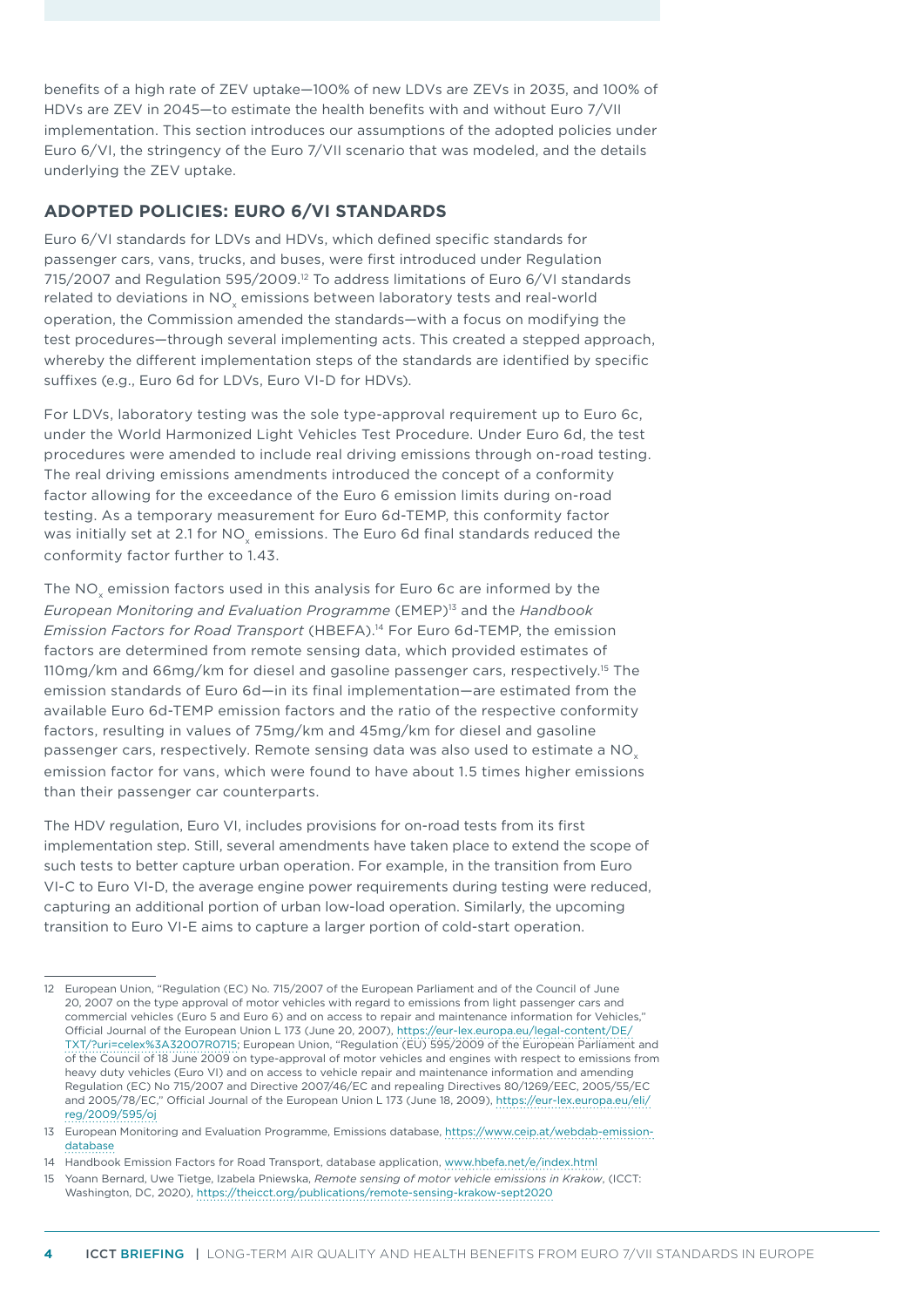As was the case for LDVs, the HDV Euro VI-C emission factors employed in this analysis are derived from EMEP and the HBEFA. The values are differentiated by HDV type: heavy-duty trucks, medium-duty trucks, and buses. The emissions factors for HDVs certified to Euro VI-D were developed based on real-world performance data gathered through portable emissions measurement system testing.16 The data indicated a 12% reduction in NO<sub>v</sub> emissions compared to Euro VI-C. Furthermore, the analysis shows that no further improvement is expected with the implementation of Euro VI-E, given that the tested Euro VI-D diesel HDVs can already comply with step E provisions. Therefore, the NO<sub>v</sub> emission factors used for HDVs certified to step D and step E are those of Euro VI-C adjusted downwards by a factor of 0.88.

#### **EURO 7/VII STANDARDS**

The stringency and implementation date of the Euro 7/VII standards are currently under deliberation by the European Commission. A proposal, triggering the ordinary legislative procedure involving the European Parliament and the European Council, is expected by the final quarter of 2021.

The emission factors used in this analysis for Euro 7/VII standards are informed by global regulatory developments for LDVs and HDVs,<sup>17</sup> data stemming from demonstration programs by industry stakeholders,18 and technology feasibility assessments carried out by the Commission's contractors.19 For passenger cars, we assumed that stringent Euro 7 standards could achieve an average NO<sub>v</sub> emission factor of 15 mg/km; that is, compared to Euro 6d, Euro 7 could lead to an 80% and 66% reduction in NO<sub>s</sub> emissions for diesel and gasoline cars, respectively. The Euro 7 NO<sub>v</sub> emission factor for vans is estimated by applying the aforementioned adjustment factor of 1.5, leading to a value of 23 mg/km for both diesel and gasoline powertrains. For HDVs, we assume that stringent Euro VII standards could lead to a 79% reduction in NO<sub>y</sub> emissions for trucks and buses compared to Euro VI-D/E.<sup>20</sup>

#### **ZERO-EMISSION VEHICLE UPTAKE**

Electrification of the vehicle fleet will have a significant role to play in achieving the aims laid out by the European Green Deal, thus we carry out a sensitivity analysis of the benefits of stringent Euro 7/VII standards in combination with the rapid deployment of ZEVs. Under the adopted policies scenario and the Euro 7/VII scenario, we consider

<sup>16</sup> Huzeifa Badshah, Francisco Posada, and Rachel Muncrief, *Current State of NOx Emissions from In-Use Heavy-Duty Diesel Vehicles in the United States*, (ICCT: Washington, DC, 2019), [https://theicct.org/publications/](https://theicct.org/publications/nox-emissions-us-hdv-diesel-vehicles) [nox-emissions-us-hdv-diesel-vehicles;](https://theicct.org/publications/nox-emissions-us-hdv-diesel-vehicles) Huzeifa Badshah and Felipe Rodríguez. Real World NO<sub>x</sub> Performance of Euro VI-D Trucks, (ICCT: Washington, DC, forthcoming).

<sup>17</sup> Felipe Rodríguez, Yoann Bernard, Jan Dornoff, and Peter Mock, *Recommendations for Post-Euro 6 Standards for Light-Duty Vehicles in the European Union*, (ICCT: Washington, D.C., 2019), [https://theicct.org/publications/](https://theicct.org/publications/recommendations-post-euro-6-eu) [recommendations-post-euro-6-eu;](https://theicct.org/publications/recommendations-post-euro-6-eu) Felipe Rodríguez and Francisco Posada, *Future Heavy-Duty Emission Standards: An Opportunity for International Harmonization*, (ICCT: Washington, D.C., 2019), [https://theicct.org/](https://theicct.org/publications/future-hdv-standards-harmonization) [publications/future-hdv-standards-harmonization.](https://theicct.org/publications/future-hdv-standards-harmonization)

<sup>18</sup> Pablo Mendoza-Villafuerte et al., "Demonstration of Extremely Low NOx Emissions with Partly Close-Coupled Emission Control on a Heavy-Duty Truck Application" (42nd International Vienna Motor Symposium 2021, Vienna, 2021), 20, [https://www.aecc.eu/wp-content/uploads/2021/05/210219\\_Vienna\\_HD-diesel-AECC-FEV](https://www.aecc.eu/wp-content/uploads/2021/05/210219_Vienna_HD-diesel-AECC-FEV-paper-final_v2.pdf)[paper-final\\_v2.pdf;](https://www.aecc.eu/wp-content/uploads/2021/05/210219_Vienna_HD-diesel-AECC-FEV-paper-final_v2.pdf) J. Demuynck et al., "Integrated Diesel System Achieving Ultra-Low Urban and Motorway NOx Emissions on the Road," 2019, [https://www.aecc.eu/wp-content/uploads/2020/07/190516-AECC-IAV-IPA-](https://www.aecc.eu/wp-content/uploads/2020/07/190516-AECC-IAV-IPA-Integrated-Diesel-System-achieving-Ultra-Low-NOx-on-the-road-Vienna-Symposium.pdf)[Integrated-Diesel-System-achieving-Ultra-Low-NOx-on-the-road-Vienna-Symposium.pdf](https://www.aecc.eu/wp-content/uploads/2020/07/190516-AECC-IAV-IPA-Integrated-Diesel-System-achieving-Ultra-Low-NOx-on-the-road-Vienna-Symposium.pdf).

<sup>19</sup> CLOVE Consortium, "Additional Technical Issues for Euro 7 LDV" (Advisory Group on Vehicle Emission Standards (AGVES), Brussels, April 27, 2021), [https://circabc.europa.eu/w/browse/f57c2059-ef63-4baf](https://circabc.europa.eu/w/browse/f57c2059-ef63-4baf-b793-015e46f70421)[b793-015e46f70421](https://circabc.europa.eu/w/browse/f57c2059-ef63-4baf-b793-015e46f70421); CLOVE Consortium, "Supplements to the Scenarios for HDVs Emission Limits and Test Conditions" (Advisory Group on Vehicle Emission Standards (AGVES), Brussels, April 27, 2021), [https://circabc.](https://circabc.europa.eu/w/browse/f57c2059-ef63-4baf-b793-015e46f70421) [europa.eu/w/browse/f57c2059-ef63-4baf-b793-015e46f70421](https://circabc.europa.eu/w/browse/f57c2059-ef63-4baf-b793-015e46f70421).

<sup>20</sup> This is aligned with California's Heavy-Duty Omnibus Regulation, which require a reduction in 90% in NOx emissions by 2027 compared to current standards. Such 90% reduction was applied to Euro VI-C emission factors.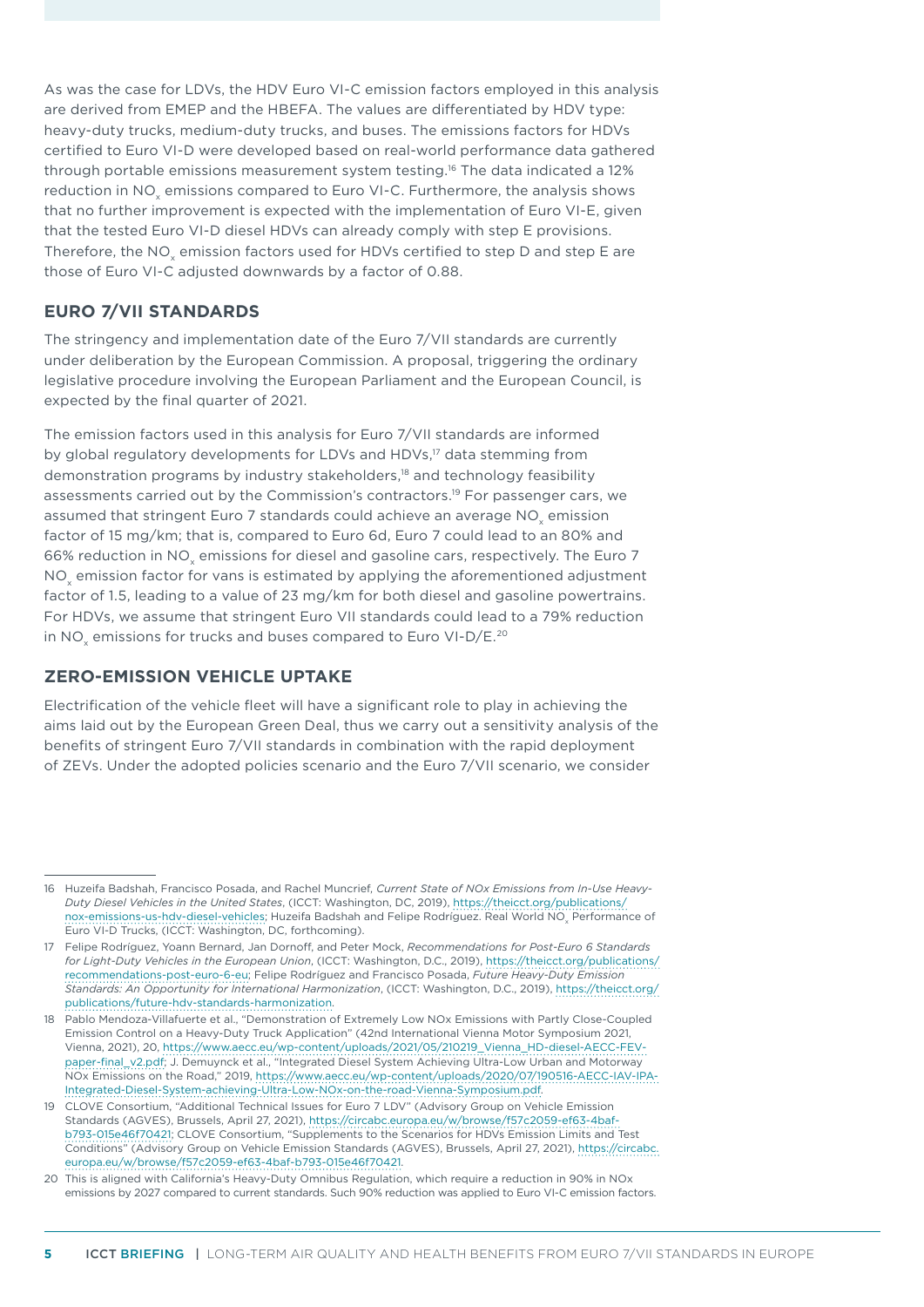the projected effects of the current 2025 and 2030 CO $_{_2}$  standards for LDVs and HDVs. $^\mathrm{21}$ The ZEV deployment under this scenario is set to maximize the incentives—that is, the relaxation of fleet-average targets—set by the LDV and HDV CO $_{\textrm{\tiny{2}}}$  standards. The deployment of zero-emission urban buses follows the minimum ZEV sales shares set out in the Clean Vehicles Directive.<sup>22</sup>

We also model a high ZEV uptake scenario*,* which is consistent with the moderate ambition scenario for electrification in a recent ICCT analysis on the post-2021 CO<sub>2</sub> standards for light-duty and heavy-duty vehicles.<sup>23</sup> Under this scenario, we assume the addition of new policies that achieve 100% ZEV sales for cars and vans by 2035 and for trucks and buses by 2045. This high ZEV uptake scenario is modeled in combination with both the Euro 6/VI standards—under the adopted policies scenario—and the Euro 7/VII scenario. A summary of all scenarios is presented in [Table 1](#page-5-0).

<span id="page-5-0"></span>**Table 1.** Scenarios and definitions applied in this analysis.

| <b>Scenario</b>                                | <b>Description</b>                                                                                   |
|------------------------------------------------|------------------------------------------------------------------------------------------------------|
| <b>Adopted policies</b>                        | The latest Euro 6/VI standards continue to be rolled out across the LDV<br>and HDV fleet.            |
|                                                | ZEV uptake is consistent with current CO <sub>2</sub> standards and the Clean<br>Vehicles Directive  |
| <b>Adopted policies and</b><br>high ZEV uptake | The latest Euro 6/VI standards continue to be rolled out across the LDV<br>and HDV fleet.            |
|                                                | LDV sales share are 100% ZEV by 2035. HDV sales share are 100% ZEV<br>by 2045.                       |
| Euro 7/VII                                     | Euro 7/VII standards are adopted by new LDVs and HDVs from 2027.                                     |
|                                                | ZEV uptake is consistent with current CO <sub>2</sub> standards and the Clean<br>Vehicles Directive. |
| Euro 7/VII and<br>high ZEV uptake              | Euro 7/VII standards are adopted by new LDVs and HDVs from 2027.                                     |
|                                                | LDV sales share are 100% ZEV by 2035. HDV sales share are 100%<br>ZEV by 2045.                       |

## METHODS

### **EMISSIONS BY SCENARIO**

We implement these scenarios utilizing the ICCT's Roadmap model, a global stocksimulation model of the transport sector performing what-if scenario analysis at a yearly time resolution.<sup>24</sup> For this analysis, we assessed the impact of the scenarios described above in each of the EU-27 Member States, producing a variety of emissions data annually for each country. This study focuses particularly on the NO<sub>y</sub> emissions results.

We also considered the effects of high emitters, i.e., vehicles whose emissions control systems are malfunctioning as a result of tampering, poor maintenance, or failure, and

<sup>21</sup> European Union, "Regulation (EU) 2019/1242 of the European Parliament and of the Council of 28 June 2018 on the setting CO2 emission performance standards for new heavy-duty vehicles and amending Regulations (EC) No 595/2009 and (EU) 2018/956 of the European Parliament and of the Council and Council Directive 96/53/EC," Official Journal of the European Union L 173 (July 9, 2018), [https://eur-lex.europa.eu/eli/](https://eur-lex.europa.eu/eli/reg/2019/1242/oj) [reg/2019/1242/oj](https://eur-lex.europa.eu/eli/reg/2019/1242/oj).

<sup>22</sup> European Commission, "Directive (EU) 2019/1161 of the European Parliament and of the Council of 20 June 2019 Amending Directive 2009/33/EC on the Promotion of Clean and Energy-Efficient Road Transport Vehicles," Official Journal of the European Union L 188 (June 20, 2019),<http://data.europa.eu/eli/dir/2019/1161/oj>.

<sup>23</sup> Claire Buysse, Joshua Miller, Sonsoles Díaz, Arijit Sen, and Caleb Braun, *The role of the European Union's vehicle CO2 standards in achieving the European Green Deal*, (ICCT: Washington, DC, 2021), [https://theicct.](https://theicct.org/publications/eu-vehicle-standards-green-deal-mar21) [org/publications/eu-vehicle-standards-green-deal-mar21.](https://theicct.org/publications/eu-vehicle-standards-green-deal-mar21)

<sup>24</sup> The International Council on Clean Transportation. ICCT's Roadmap Model Documentation (version 1.5), 2021. [https://theicct.github.io/roadmap-doc/](https://theicct.github.io/roadmap-doc)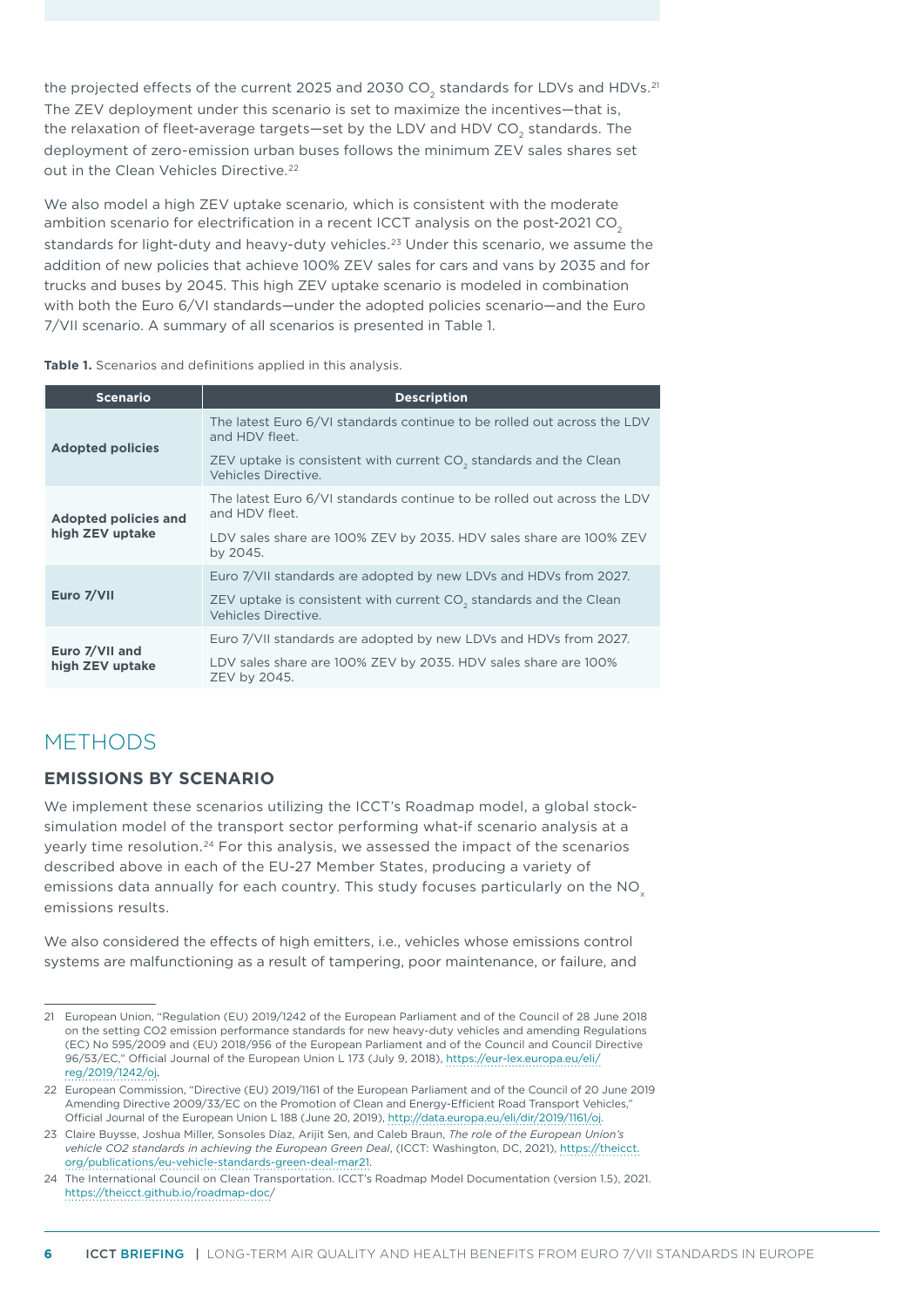produce emissions higher than the regulatory limits. Shares of high emitters and emission multipliers are applied to all regions based on region-specific estimates and general compliance and enforcement level for PM and NO<sub>v</sub>. As tampering, mal-maintenance and malfunction affect emissions through age, we follow the approach of the California Air Resource Board's Emission Factor (EMFAC) model<sup>25</sup> and the EPA's Motor Vehicle Emission Simulator (MOVES) model, $26$  to estimate emission deterioration with age, where emission rate increases linearly from the end of the warranty period up to the end of the useful life. The end of the useful life parameter in this regard is only used to determine the degradation of the vehicle emission factor, and it does not correspond with the retirement of the vehicle, which is determined by country-specific retirement profiles. We do not assume a warranty for vehicles in this analysis, as a mandatory warranty program for vehicle emissions does not exist in the European legislation.

#### **HEALTH IMPACTS**

Country-level emissions data generated from Roadmap are converted into health impacts through the use of the Fast Assessment of Transportation Emissions (FATE) model, a dedicated health impact model developed in collaboration with researchers at University of Colorado Boulder and George Washington University.<sup>27</sup> The FATE model uses source emissions data to calculate two health metrics: premature deaths and years of life lost due to premature mortality. The manner of evaluating the health effects of exposure to harmful pollutants follows the latest methodology of the Global Burden of Disease (GBD) study.28

For air quality simulation, we applied adjoint coefficients from the GEOS-Chem atmospheric chemistry model to convert emissions of BC, organic carbon (OC), NO<sub>y</sub>, sulfur dioxide (SO<sub>2</sub>) and ammonia (NH<sub>2</sub>) to population-weighted average PM<sub>2.5</sub> exposure, and emissions of NO<sub>y</sub>, carbon monoxide (CO) and non-methane volatile organic compounds (NMVOC) to population-weighted average O<sub>2</sub> exposure.<sup>29</sup> These coefficients were derived for each Member State using meteorology and population density for a recent year. These adjoint coefficients do not attempt to account for changes in meteorology or population density over time. The geographical analysis is done by calculating the air quality and population exposure over a grid with a resolution of 2.0°× 2.5° longitude-latitude.

We estimated the health effects of exposure to ambient PM<sub>2.5</sub> and O<sub>3</sub> following the methods developed by the Institute for Health Metrics and Evaluation for their GBD 2019 study.<sup>30</sup> The major health impacts from  $NO<sub>x</sub>$  emissions assessed here are through its contributions to  $PM_{2.5}$  and ozone formation. We did not evaluate the health impacts of direct NO<sub>2</sub> exposure, since these are not covered in the GBD methods, and evaluating  $NO<sub>2</sub>$  impacts requires a higher-resolution scale of spatial analysis.

The GBD 2019 health methods include updates to baseline disease rates, ambient pollutant concentrations, and relative risks. They also consider population age distributions for heart disease and stroke. We evaluated health impacts by specific clinical endpoints, including stroke, ischemic heart disease, chronic obstructive pulmonary disease, lower respiratory infection, lung cancer, and diabetes mellitus type 2. Future impacts to 2050 were determined by using population projections

<sup>25</sup> California Air Resource Board, EMission FACtor (EMFAC), [arb.ca.gov/emfac](http://arb.ca.gov/emfac)

<sup>26</sup> U.S. Environmental Protection Agency, MOtor Vehicle Emission Simulator (version 3), https://www.epa.gov/ moves/latest-version-motor-vehicle-emission-simulator-moves

<sup>27</sup> FATE documentation forthcoming.

<sup>28</sup> Institute for Health Metrics and Evaluation, "Global Burden of Disease (GBD)," (2020), [http://www.healthdata.](http://www.healthdata.org/gbd/2019) [org/gbd/2019](http://www.healthdata.org/gbd/2019).

<sup>29</sup> GEOS-Chem is a global 3-D model of atmospheric chemistry driven by meteorological input and used by researchers around the world to assess a variety of atmospheric composition problems.

<sup>30</sup> Institute for Health Metrics and Evaluation, "Global Burden of Disease (GBD)."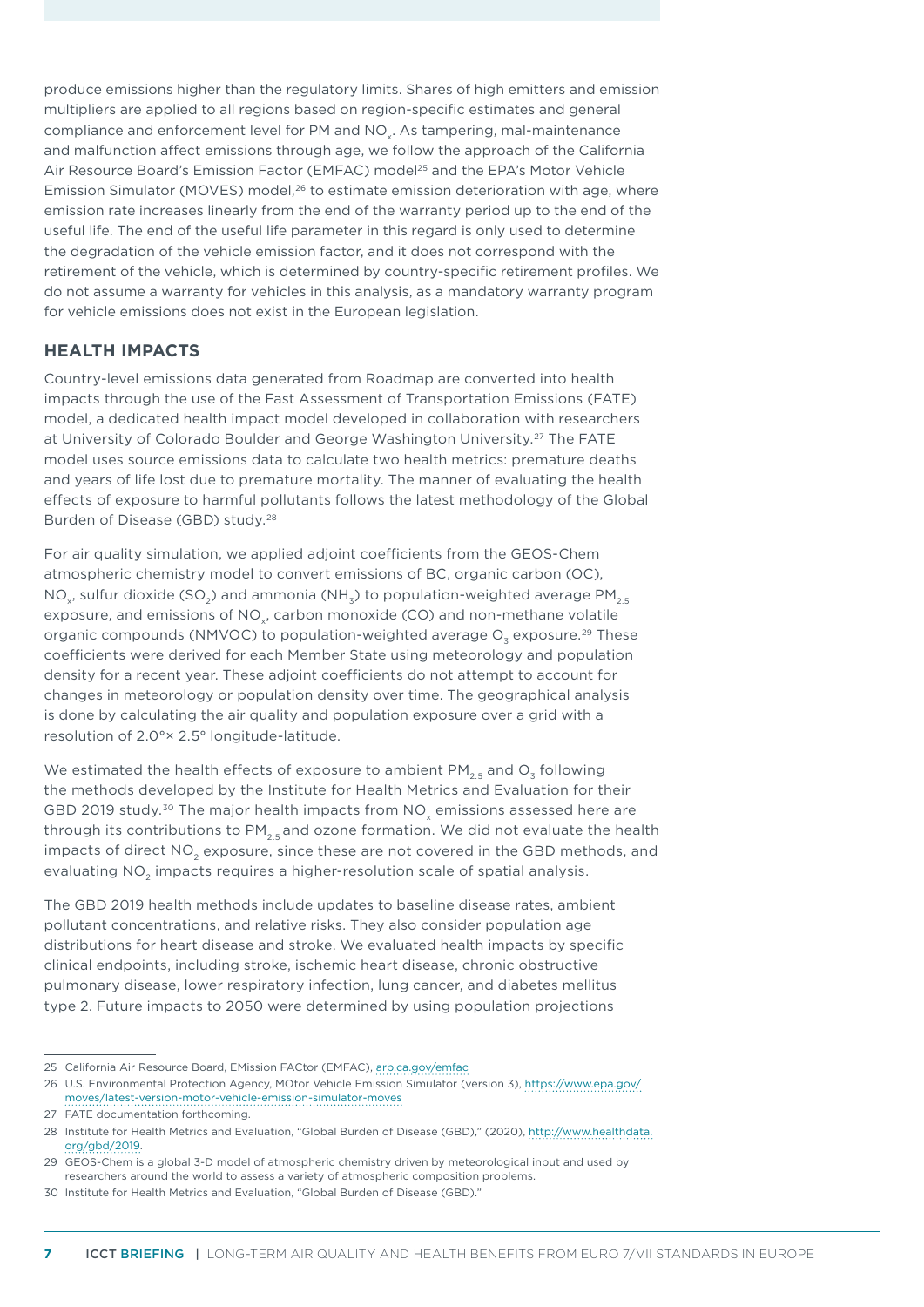from United Nations World Population Prospects,<sup>31</sup> health rates projections from the GBD Foresights Project, $32$  and baseline emissions projections from the Evaluating the Climate and Air Quality Impacts of Short-Lived Pollutants project (ECLIPSE).33

## RESULTS

## **STOCK EVOLUTION**

The evolution of the stock profile, segregated by Euro standard and ZEV uptake, plays a critical role in the emission reduction potential and associated health benefits. The evolution of the LDV and HDV stock under all scenarios is presented in Figure 2.



Zero-emission vehicles have a particularly important role to play in future emission reductions. Under the currently adopted policies, zero-emission HDV sales share is

**Figure 2.** EU-27 share of vehicle stock by Euro standard and zero-emission technologies for each scenario.

32 Institute for Health Metrics and Evaluation, Population forecasting, [https://vizhub.healthdata.org/](https://vizhub.healthdata.org/population-forecast/) [population-forecast/](https://vizhub.healthdata.org/population-forecast/)

<sup>31</sup> United Nations, Department of Economic and Social Affairs, "World Population Prospects 2019, Volume I: Comprehensive Tables." [https://population.un.org/wpp/Publications/Files/WPP2019\\_Volume-I\\_](https://population.un.org/wpp/Publications/Files/WPP2019_Volume-I_Comprehensive-Tables.pdf) [Comprehensive-Tables.pdf](https://population.un.org/wpp/Publications/Files/WPP2019_Volume-I_Comprehensive-Tables.pdf)

<sup>33</sup> Andreas Stohl et al., "Evaluating the climate and air quality impacts of short-lived pollutants," Atmospheric Chemistry and Physics, 15,(2015): 10529–10566, [https://acp.copernicus.org/articles/15/10529/2015/acp-15-](https://acp.copernicus.org/articles/15/10529/2015/acp-15-10529-2015.html) [10529-2015.html](https://acp.copernicus.org/articles/15/10529/2015/acp-15-10529-2015.html)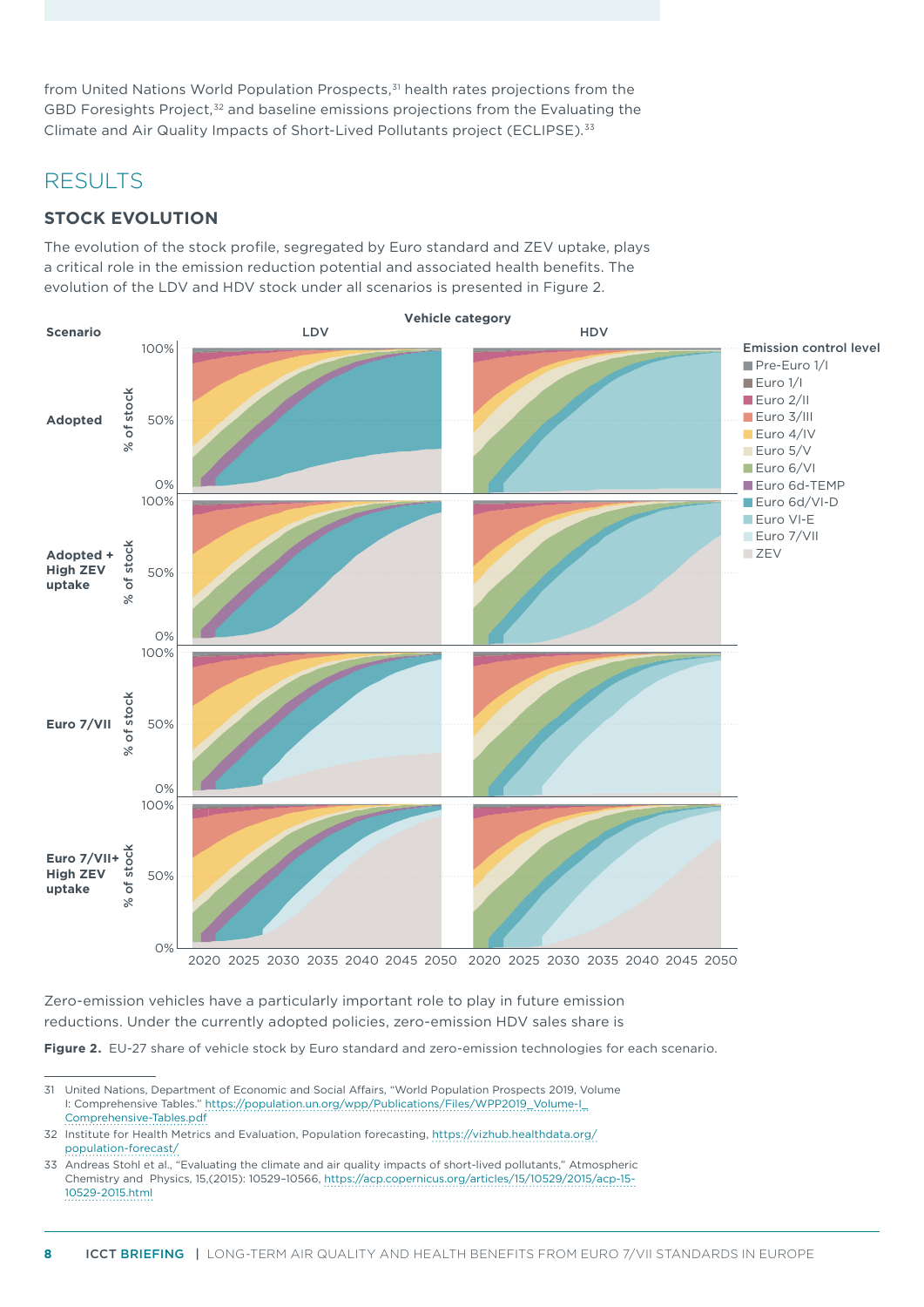expected to increase from 0.3% in 2030 to 3% in 2050, driven by the current HDV CO<sub>2</sub> standards and an increased uptake of zero-emission buses, corresponding to a HDV stock share of 3% by 2050. The uptake of ZEVs is expected to be significantly larger in the LDV market, achieving a 31% stock share by 2050, driven by the current  $CO<sub>2</sub>$ standards for passenger cars and vans.

To be consistent with the climate goals of the European Union, future CO $_{\textrm{\tiny{2}}}$  standards must drive a larger uptake of ZEVs. Thus, under our high uptake scenario, the ZEV stock share is 92% for LDVs and 76% for HDVs by 2050.

The fleet-turnover is also a key variable in determining the rate of retirement of older Euro standard vehicles and their replacement with vehicles that comply to current standards. In general, countries with a younger aged fleet will retire or export vehicles faster than that of older fleets, resulting in a faster shift to the most recent Euro standard, lower associated emissions, and greater health benefits. Considering total stock shares across the EU-27, over 50% of all vehicles will be Euro 6/VI or newer by 2027, increasing to 90% of the internal combustion engine (ICE) stock by 2040. Under the Euro 7/VII scenarios, half of all ICE-vehicles will have been certified to Euro 7/VII standards by 2035, increasing to 90% by 2050.

Despite achieving a 100% zero-emission sales share by 2045 in the high ZEV uptake scenario described above, 24% of the HDV stock will remain powered by an ICE powertrain in 2050, owing in part to the generally longer lifespans relative to LDVs. Thus, the adoption of Euro VII standards for HDVs will be of particular importance in curbing long-term NO $_{\sf x}$  emissions, regardless of the level of ZEV uptake.

The future uptake of ZEVs will be highly dependent on the review of the CO<sub>2</sub> standards and the corresponding regulatory design. Thus, adopting Euro 7/VII standards ensures the continued reduction of NO $_{\sf x}$  emissions—and the respective health benefits— for all of the ICEs that are produced from 2027 until 100% ZEV uptake is achieved.

### **EMISSIONS**

Annual tailpipe NO $_{\sf x}$  emissions from road transport are expected to gradually decrease under the currently adopted policies due to the replacement of older and higher emitting vehicles with those certified to Euro 6d and Euro VI-E. By 2050, NO $_{\mathrm{\mathsf{x}}}$  emissions will be 74% below 2027 levels (the assumed year of implementation of Euro 7/VII). However, 16.3 million tonnes of NO $_{\mathrm{\mathsf{x}}}$  will still be emitted between 2027 and 2050.

The introduction of Euro 7/VII standards would significantly reduce both the annual and cumulative emissions in the long term. By 2037, NO $_{\mathrm{\mathsf{x}}}$  emissions would drop to 74% below 2027 levels—13 years earlier than the adopted policies scenario—and continue to decline to 93% below 2027 levels by 2050. Cumulative emissions are reduced by 26% over the same time period compared to adopted policies. This acceleration of emission reductions under the implementation of Euro 7/VII standards is particularly beneficial to HDVs, whereby the 2050 reductions achieved under the adopted scenarios is realized 15 years earlier (by 2035) compared to 10 years for LDVs (by 2040). Furthermore, HDV and LDV cumulative emissions under Euro 7/VII would be reduced by 36.5% and 20.0%, respectively, compared to adopted policies.

Increasing the adoption rate of ZEV provides further reductions to the implementation of Euro 7/VII standards. Under the combined Euro 7/VII and high ZEV uptake scenario, annual emissions are reduced 98% by 2050 compared to 2027. The benefit is also clear when considering cumulative emissions between 2027 and 2050, which are reduced by 30.8% relative to the adopted policies scenario.

[Figure 3](#page-9-0) presents the cumulative NO<sub>x</sub> emission reductions and the individual contributions from the LDV and HDV sectors. Our analysis shows that, compared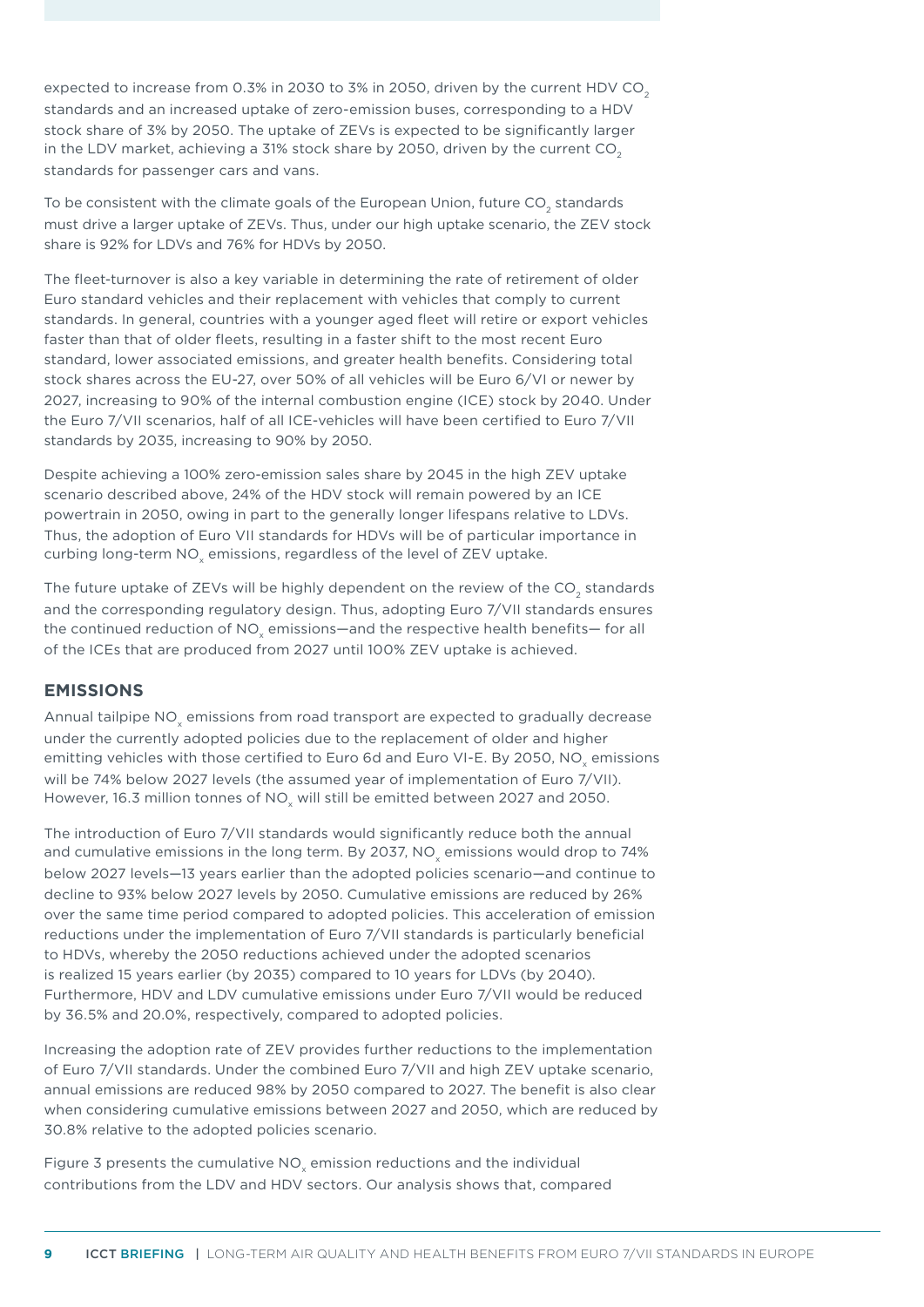to adopted policies scenario, the implementation of Euro 7/VII standards has the propensity to reduce total cumulative NO<sub>v</sub> emissions by 4.2 million tonnes over the period 2027 to 2050. Introducing a high ZEV uptake on top of Euro 7/VII standards reduces cumulative NO<sub>v</sub> emissions further, by 5.0 million tonnes relative to the adopted policies scenario over the same period, compared to 3.5 million tonnes of NO<sub>y</sub> under a high ZEV uptake combined with the adopted policies scenarios.



<span id="page-9-0"></span>

The fraction of benefits that are attributable to each scenario depends on the choice of baseline. Assuming the adopted policies with high ZEV uptake as the baseline scenario, the marginal benefits of Euro 7/VII are 1.5 million tonnes of NO, or 30% of the benefit. Assuming the adopted policies as the baseline and neglecting a high ZEV uptake, the marginal benefits of Euro 7/VII are 4.2 million tonnes of NO<sub>y</sub>, or 84% of the benefit. Greater NO<sub>v</sub> reductions are realized through the implementation of Euro 7/VII compared to a high ZEV uptake.

We use Euro 7/VII as the baseline when understanding the additional health benefits from the high ZEV uptake scenario. From an implementation standpoint, the Commission is much closer to implementing Euro 7/VII standards than it is to setting CO<sub>2</sub> or ZEV policies that achieve 100% ZEV sales. Furthermore, even if ambitious CO<sub>2</sub> or ZEV policies are adopted, the lack of interim targets in such regulations could translate to step-like ZEV uptake in the new vehicle fleet to comply with regulatory requirements and avoid penalties only at the final moment, as already evidenced under the current LDV CO<sub>2</sub> standards.<sup>34</sup>

### **HEALTH IMPACTS**

The reductions in tailpipe NO<sub>v</sub> emissions generated by Euro 7/VII standards are projected to improve air quality across the EU-27, reducing ambient  $PM_{25}$  and O<sub>3</sub> levels. According to our analysis, these improvements would prevent 35,000 premature

<sup>34</sup> Peter Mock, "Europe's Lost Decade: About the Importance of Interim Targets," ICCT Staff Blog (blog), May 9, 2021, [https://theicct.org/blog/staff/interim-targets-europe-may2021.](https://theicct.org/blog/staff/interim-targets-europe-may2021)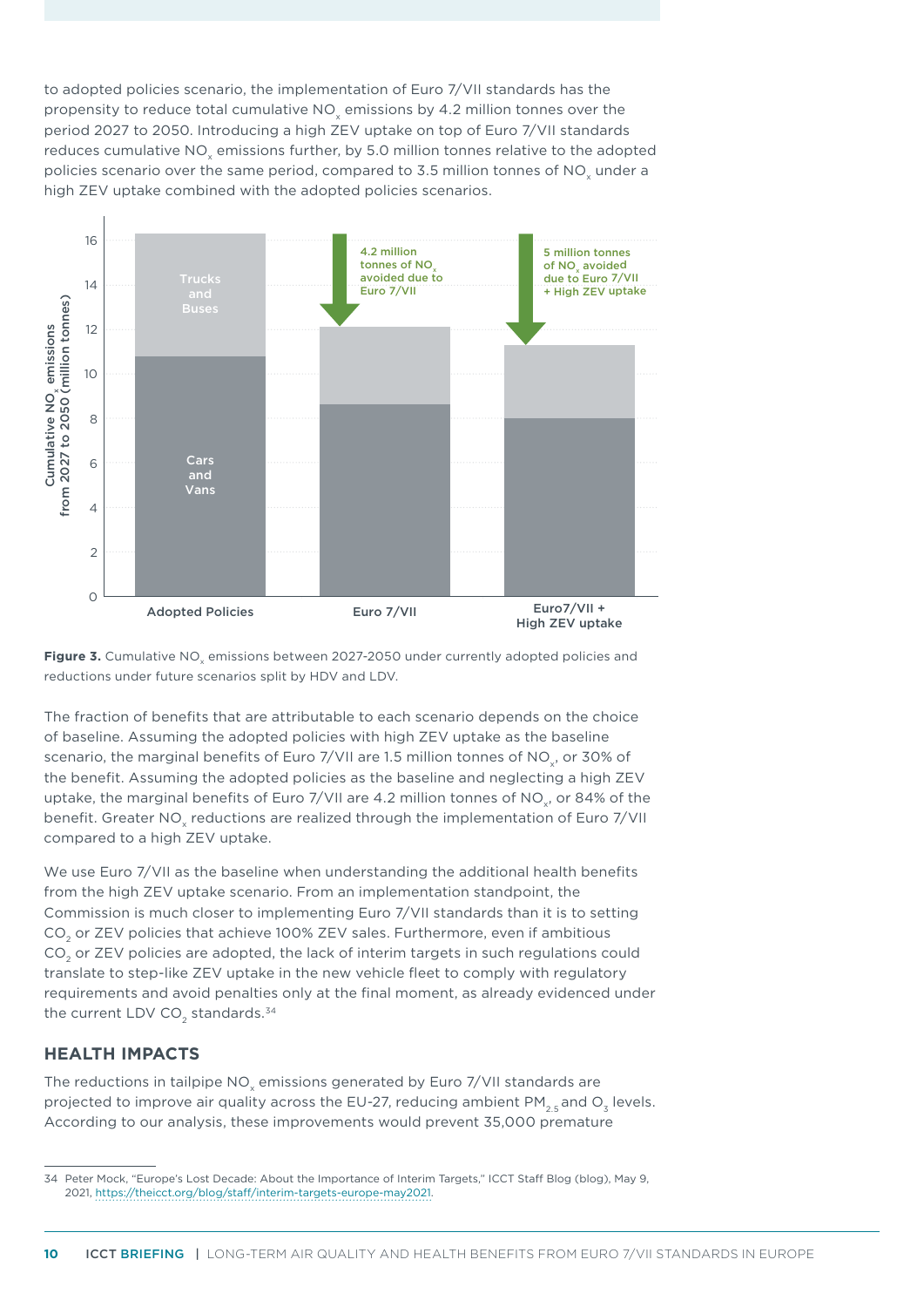deaths over the period 2027-2050 compared to the currently adopted policies.35 Over the same period, 568,000 years of life lost (YLL) due to premature mortality could be avoided, with the greatest benefit seen in Germany, France and Italy. Increasing ZEV sales under the high ZEV uptake scenario could further increase the overall health benefits, bringing the number of avoided premature deaths up to 42,000 and increasing the number of avoided years of life lost to 682,000. It is important to note that the health benefits identified within this paper only consider those associated with the reduction of tailpipe NO<sub>x</sub> emissions. Thus, some of the benefits associated with a higher ZEV uptake may be offset by increased power plant related emissions following an increased electricity demand or hydrogen production for ZEVs.

These health benefits are presented in [Figure 4](#page-10-0) and [Figure 5,](#page-11-0) which summarize our findings by country. Confidence intervals represent uncertainly in the concentrationresponse function. In both cases, we estimated only the impacts associated with changes in tailpipe NO<sub>s</sub> emissions. Because our estimates do not consider the health impact of tailpipe emission reductions for other pollutants or of reduced direct exposure to NO<sub>2</sub>, our estimates of the air quality and health benefits of Euro 7/VII are conservatively low.



<span id="page-10-0"></span>**Figure 4.** Cumulative health benefits of Euro 7/VII standards compared to adopted policies, 2027–2050.

<sup>35</sup> The values reported are the central estimates of the modeled ranges. The complete ranges of the modeling results are found in Figure 4 and Figure 5.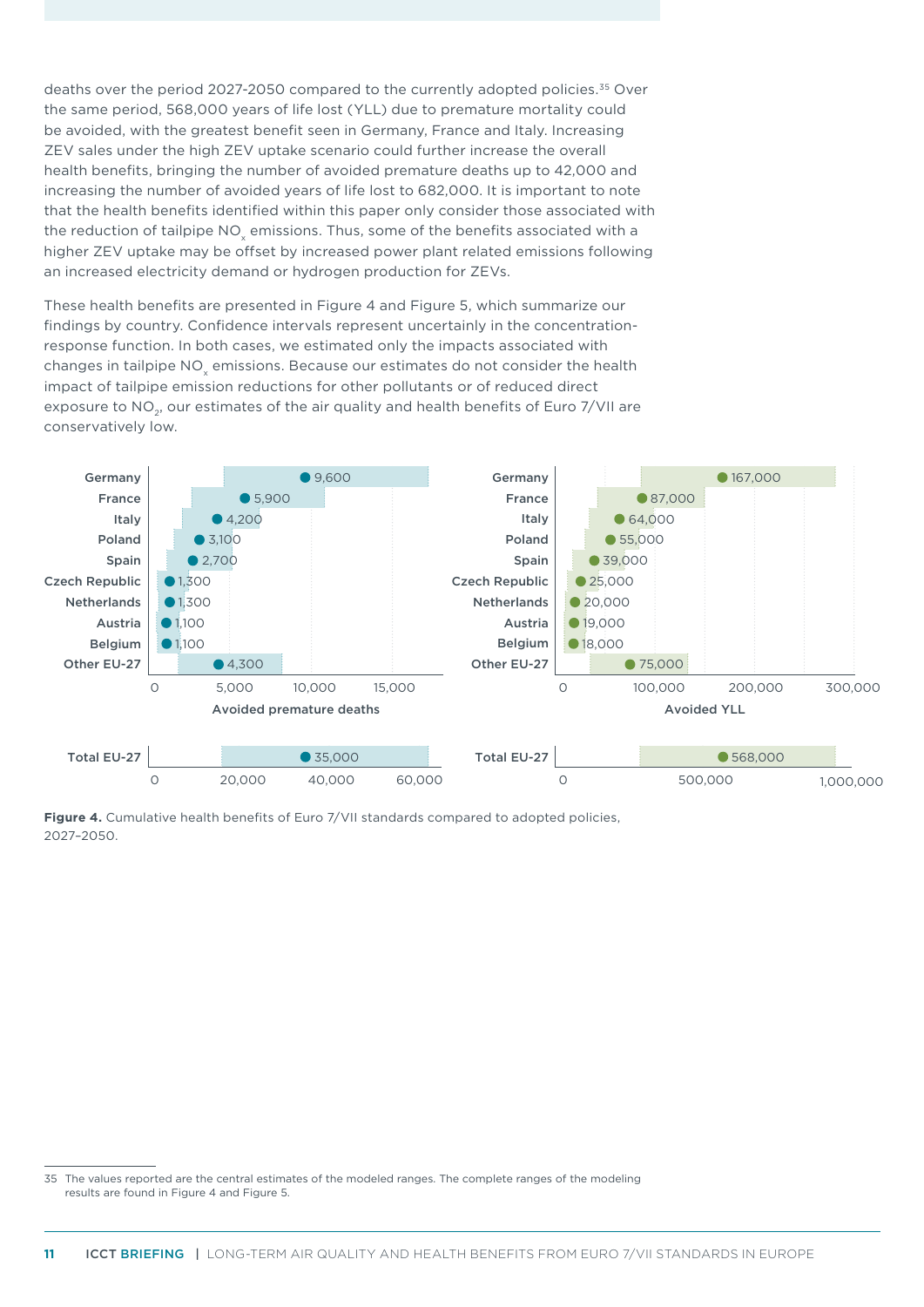

<span id="page-11-0"></span>**Figure 5.** Cumulative health benefits of Euro 7/VII standards and High ZEV uptake compared to adopted policies, 2027–2050.

# CONCLUSION

Air pollution poses a risk to human health at levels even below the emission limits established by the Air Quality Standards in Europe. To minimize the health risk and to reduce premature mortality rates associated with vehicular emissions, there is a very real need for more stringent emission standards. Given Europe's historic role in leading the way with vehicle emission standards, the adoption of stringent Euro 7/VII standards can enable the European Commission to make significant strides in improving air quality and reducing the associated health risks across the EU and globally. In this analysis, we have modelled the emission reductions and the health benefits associated with the introduction of Euro 7/VII standards, with an emphasis on attainable reductions in NO<sub>v</sub> in LDVs and HDVs, and with a time horizon expanding out to 2050. Our analysis found the following key points:

**Euro 7/VII will bring significant NO<sup>x</sup> emissions reductions over the currently adopted Euro 6d/VI-E standards for both LDVs and HDVs.** Euro 7/VII standards will significantly accelerate the reduction in NO<sub>x</sub> emissions, achieving a 93% reduction in annual emissions by 2050 relative to 2027 compared to a 74% reduction under adopted policies. In addition, cumulative emissions over the 2027-2050 period will be reduced by 26% compared to currently adopted policies. Increasing the level of electrification further increases the reduction in emissions. Assuming LDVs and HDVs reach a 100% ZEV sales share by 2035 and 2045, respectively, reduces emissions by an additional 5% points. This translates to a 31% reduction in cumulative emissions from 2027 to 2050 relative to currently adopted policies and reduction in annual emissions by 98% in 2050 compared to 2027. Implementing Euro 7/VII standards are shown to also realize greater emissions reductions and associated health benefits compared to our high ZEV uptake scenario.

**Euro 7/VII will prevent 35,000 premature deaths.** The reductions in tailpipe NO<sub>x</sub> emissions from Euro 7/VII standards will improve air quality across the EU, reducing ambient  $PM_{2.5}$  and ozone concentrations. We project this reduction in emissions to prevent 35,000 premature deaths and avoid 568,000 years of life lost over the period 2027-2050. Increasing the ambition of ZEV uptake can further increase the associated health benefits, increasing the total amount of prevented premature